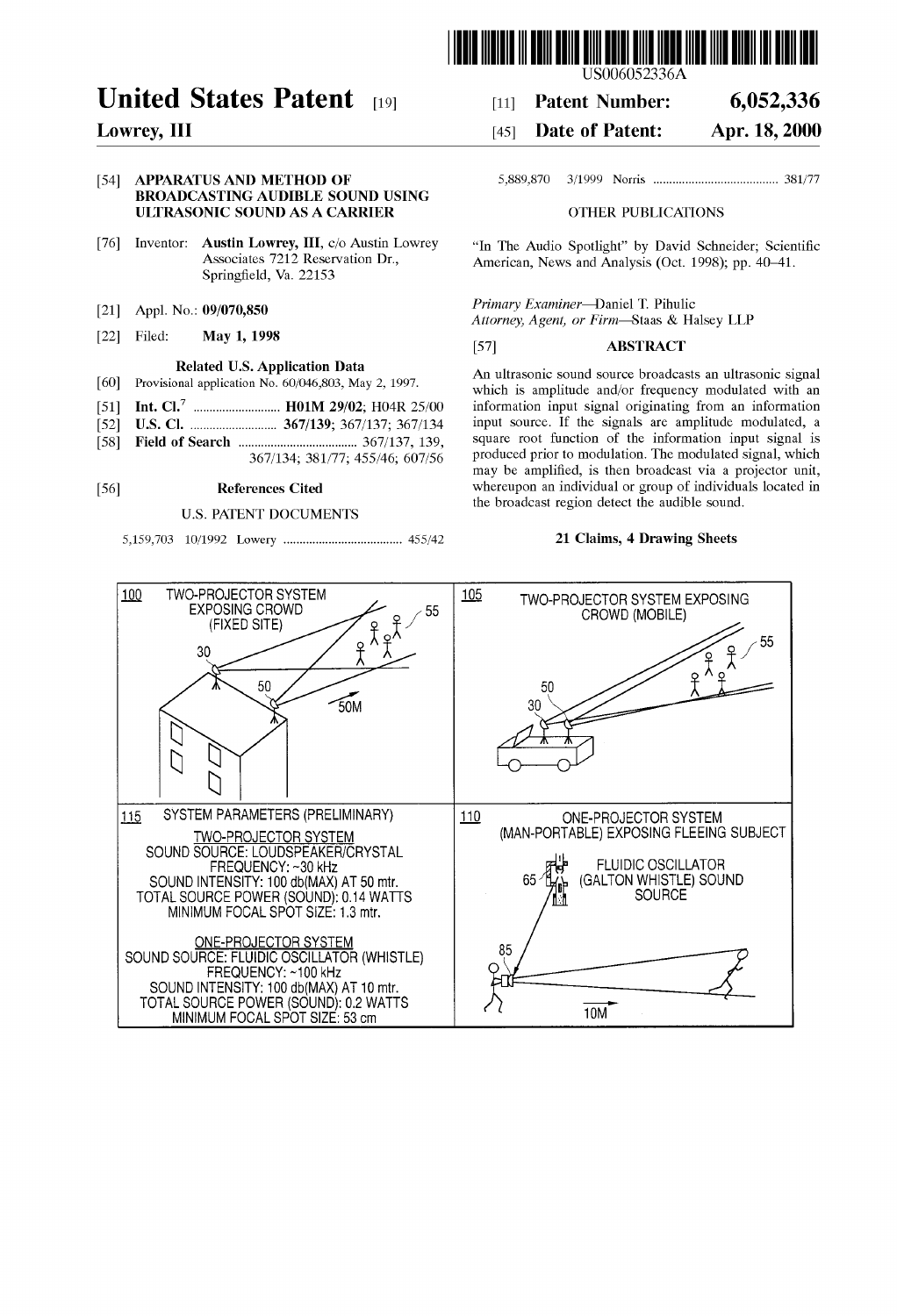

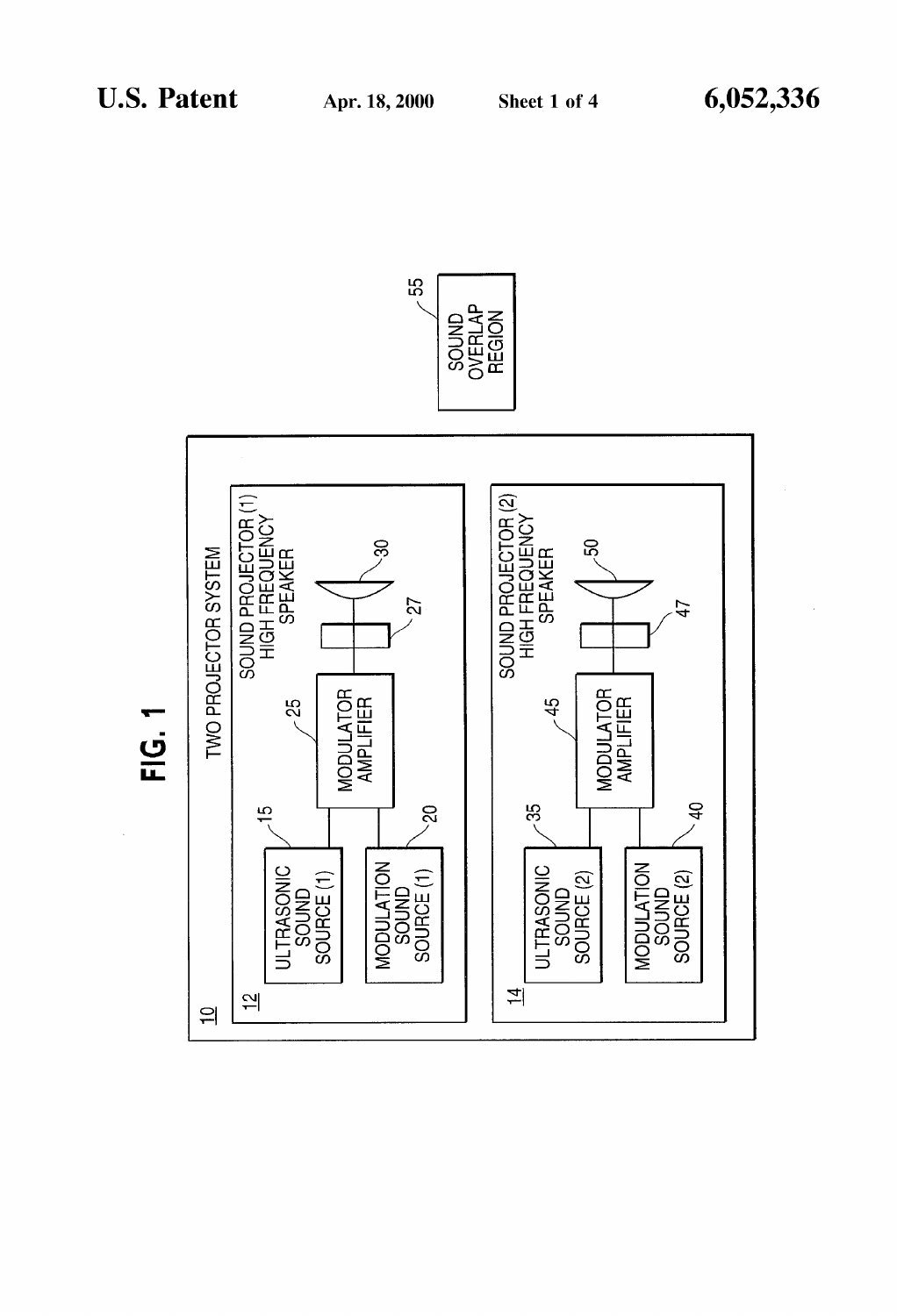

FIG. 2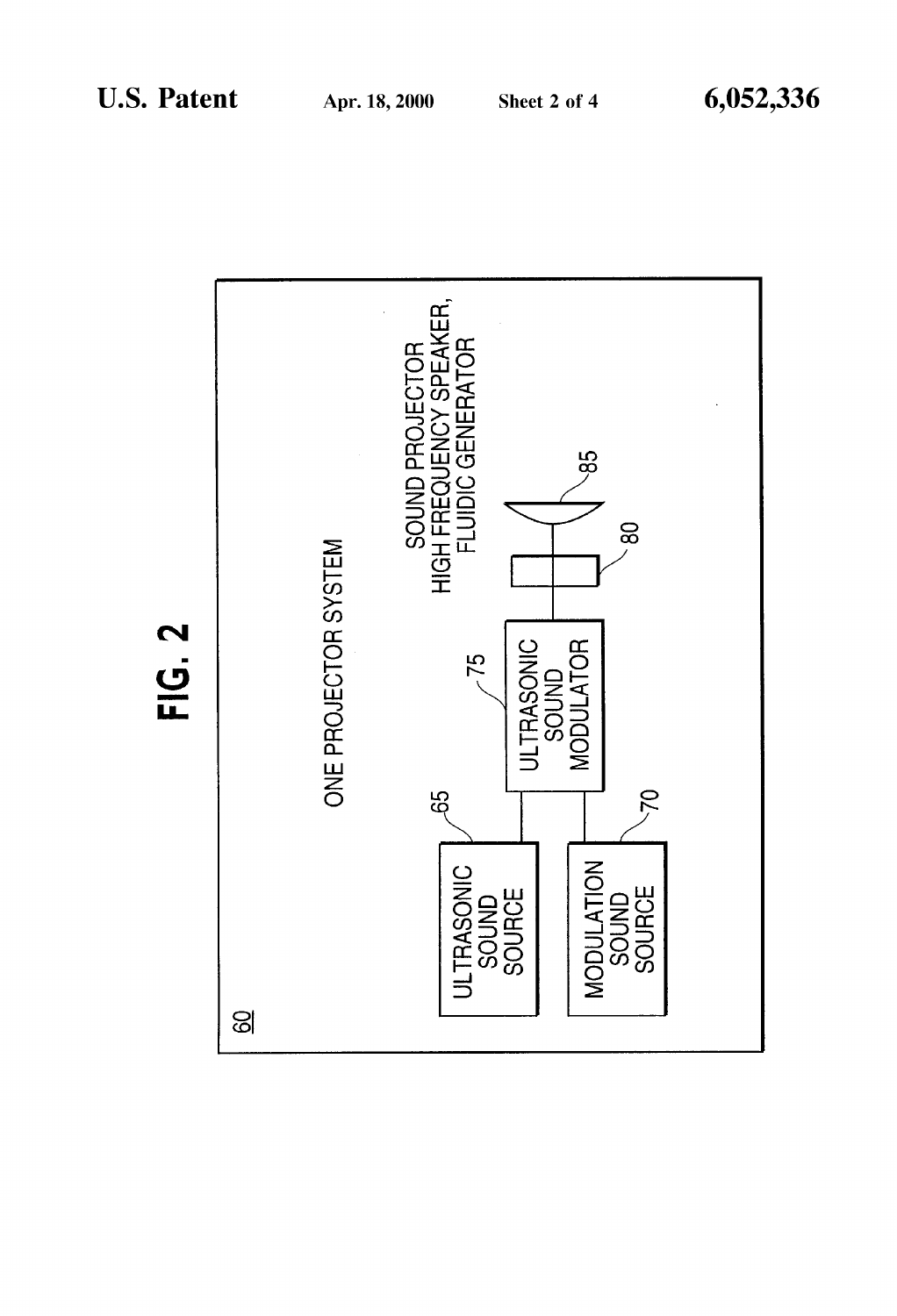

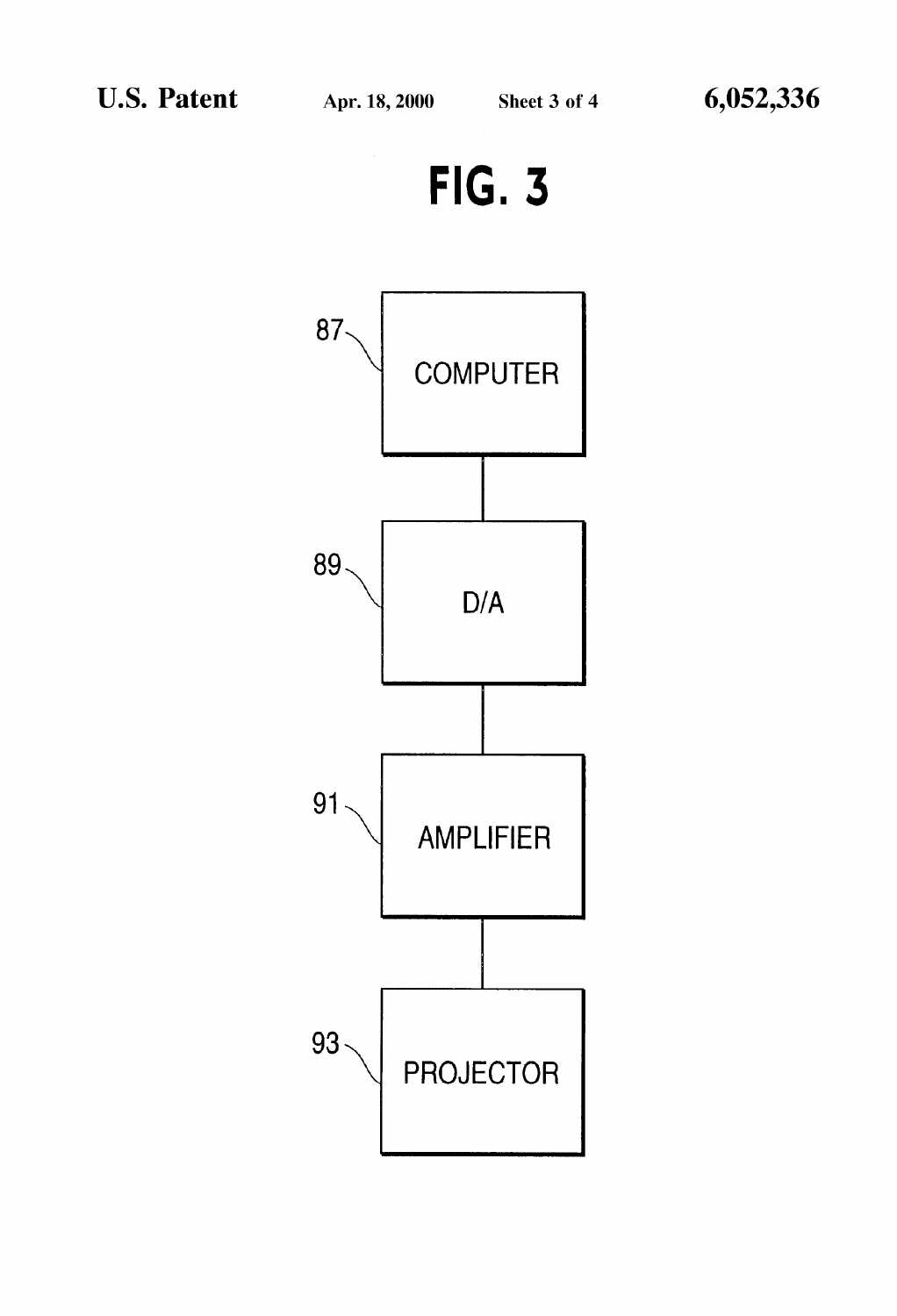

**4<br>FIG.4**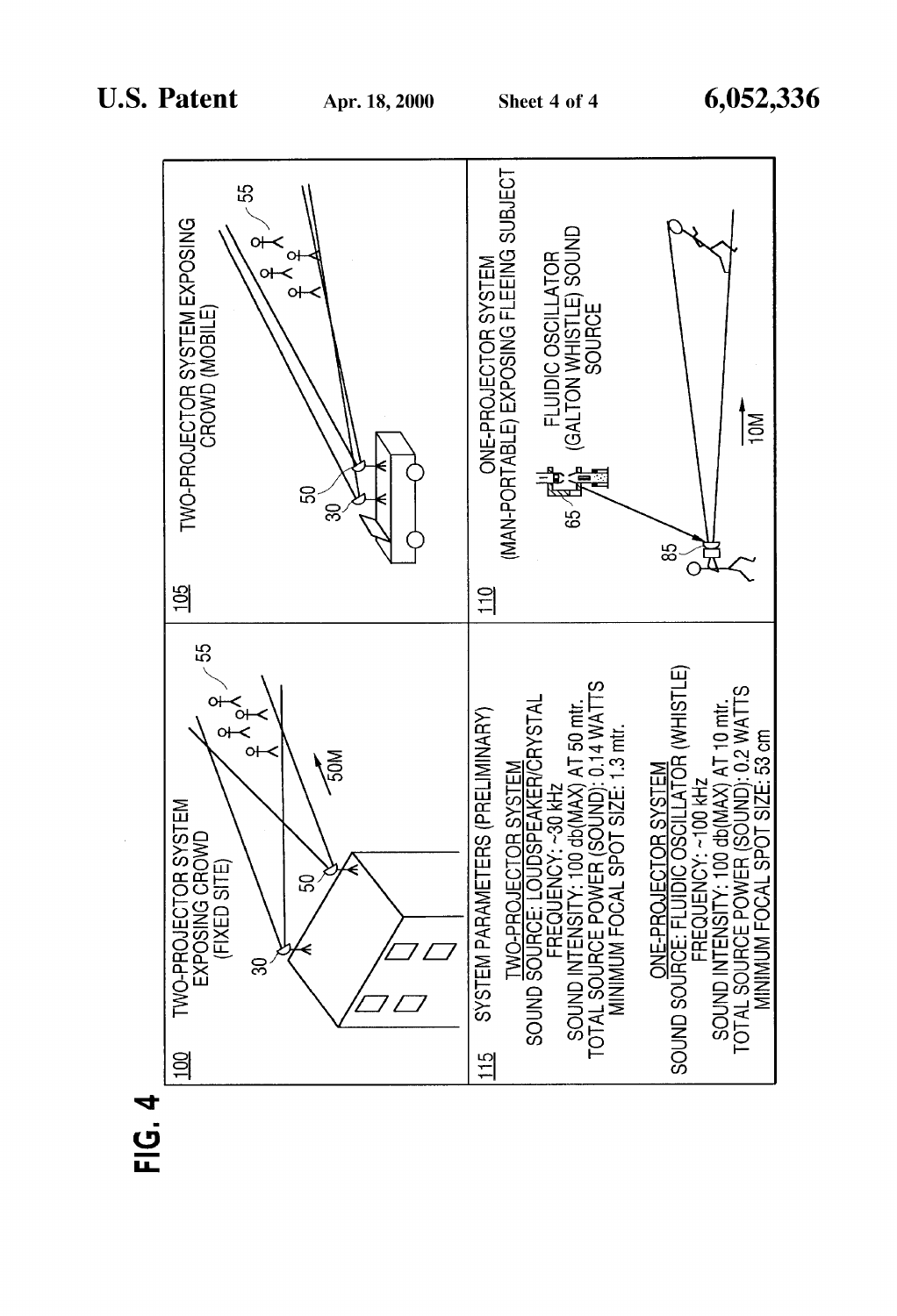25

 $30$ 

35

## APPARATUS AND METHOD OF BROADCASTING AUDIBLE SOUND USING ULTRASONIC SOUNDAS A CARRIER

#### CROSS REFERENCE TO RELATED APPLICATION

This application claims the benefit of U.S. provisional application Ser. No. 60/046,803, filed May 2, 1997, entitled A METHOD FOR TRANSMITTING AUDIBLE SOUNDS THROUGH THE AIR USING ULTRASONIC SOUND AS 10 A CARRIER by Austin Lowrey, III and incorporated by reference herein.

#### BACKGROUND OF THE INVENTION

1. Field of the Invention

The present invention is directed to an apparatus and method of broadcasting an audible Sound, and in particular, to an apparatus and method of broadcasting an audible Sound using an ultraSonic Sound as a carrier modulated by the audible Sound as an input signal.

2. Description of the Related Art

Over the past few years, several situations have arisen in military and civil areas where crowds, with or without leaders, have posed a serious problem to Government forces.

For example, in Somalia, leader General Aideed would almost never remain outside unless Surrounded by a crowd of Sympathizers. Troops attempting to seize or capture the leader would have to engage the crowd, probably killing or injuring some, in order to get close enough to capture him. Hence, forces were not likely to attempt to capture the leader.

Another example is the U.S. invasion of Haiti, where a ship with troops was Sent to perform various actions that would have been helpful to the population living there. The landing of these troops was, however, opposed by a crowd on the dock. Hence, in order to land, the crowd on the dock must first be disposed of. Again, crowd members would likely be hurt, resulting in the troops deciding not to act.

Still another example is any situation where an angry  $_{40}$ crowd gathers. In this situation, the crowd frequently turns to looting and destruction of property. It is a constant challenge for, for example, police to disperse Such a crowd without causing casualties, perhaps fatal ones.

All of these examples have a common theme, namely a  $_{45}$ crowd or leader that one would like to influence Such that they leave or stop their hostile activities.

#### SUMMARY OF THE INVENTION

It is an object of the present invention to provide a nonlethal individual or crowd control device which uses an audible sound broadcasted using an ultrasonic sound as a carrier. 50

It is another object of the present invention to provide a

It is still another object of the present invention to provide a device that will emit audible Sound to listeners located in a defined area.

It is yet another object of the present invention to provide a low frequency Sound, either audible or Sub-audible 60 frequency, in the heads of listeners.

In one embodiment of the present invention, there is provided an apparatus including a unit amplitude modulat ing an ultrasonic signal with a square root of an information Signal to produce a modulated Signal, and a projector 65 coupled to the unit and projecting the modulated signal to a listener.

 $\mathfrak{D}$ 

In one aspect of the embodiment, the apparatus further includes a circuit producing the Square root of the informa tion signal, a modulator amplitude modulating the ultrasonic signal with the square root of the information signal, a first sound source outputting the information signal, and a second sound source outputting the ultrasonic signal.

In another aspect of the embodiment, the information signal is a voice signal from, for example, a microphone.

In another embodiment of the invention, there is provided a method of modulating an ultrasonic signal with a square root of an information signal to produce a modulated Signal, and projecting the modulated Signal to a listener.

In one aspect of the embodiment, the method further includes producing a Square root Signal from the information signal, modulating the ultrasonic signal with the square root of the information signal to produce the modulated signal, amplifying the modulated signal, and transmitting the amplified modulated signal.

In another aspect of the embodiment, the modulating is an amplitude modulation.

In yet another embodiment of the present invention, there is provided an apparatus including a first modulator fre quency modulating a first ultrasonic signal with a first input signal to produce a first modulated signal, an ultrasonic signal source providing a second ultrasonic signal, and a broadcasting System, coupled to the first modulator and the ultrasonic signal source, broadcasting the first modulated signal and the second ultrasonic signal to a listener.

In one aspect of the embodiment, the apparatus further includes a first projector projecting the modulated Signal, a second projector projecting the second ultrasonic signal, a first input sound source outputting the first input signal, a second ultrasonic signal source providing the first ultrasonic signal, a second modulator amplitude modulating the second ultrasonic signal with a second input signal to produce a second modulated signal, a second input sound source outputting the second input signal, and an amplifier amplifying the amplitude modulated signal.

In another aspect of the embodiment, the first and Second ultrasonic signals produce a difference signal for the listener in an audible range of the listener.

In yet another aspect of the embodiment, the input signal is a square root of an information signal.

In Still another aspect of the embodiment, the information signal is a voice from, for example, a microphone.

In still another embodiment of the present invention, there is provided a method of frequency modulating a first ultra sonic signal with a first input signal to produce a first modulated signal, providing a second ultrasonic signal, and broadcasting the first modulated signal and the second ultrasonic signal to a listener.

device that will allow the hearing impaired to hear speech.  $_{55}$  amplitude modulating the second ultrasonic signal with a In one aspect of the embodiment, the method includes Second input signal to produce a Second modulated Signal, amplifying the amplitude modulated Signal, and projecting the first and second modulated signals in the audible range of the listener.

> In yet another embodiment of the present invention, there is provided an apparatus including a unit modulating an ultrasonic signal with an information signal to produce a modulated Signal in which the information signal is com pletely intelligible to a listener, and a projector coupled to the unit and projecting the modulated Signal to the listener.

These together with other objects and advantages which will be subsequently apparent, reside in the details of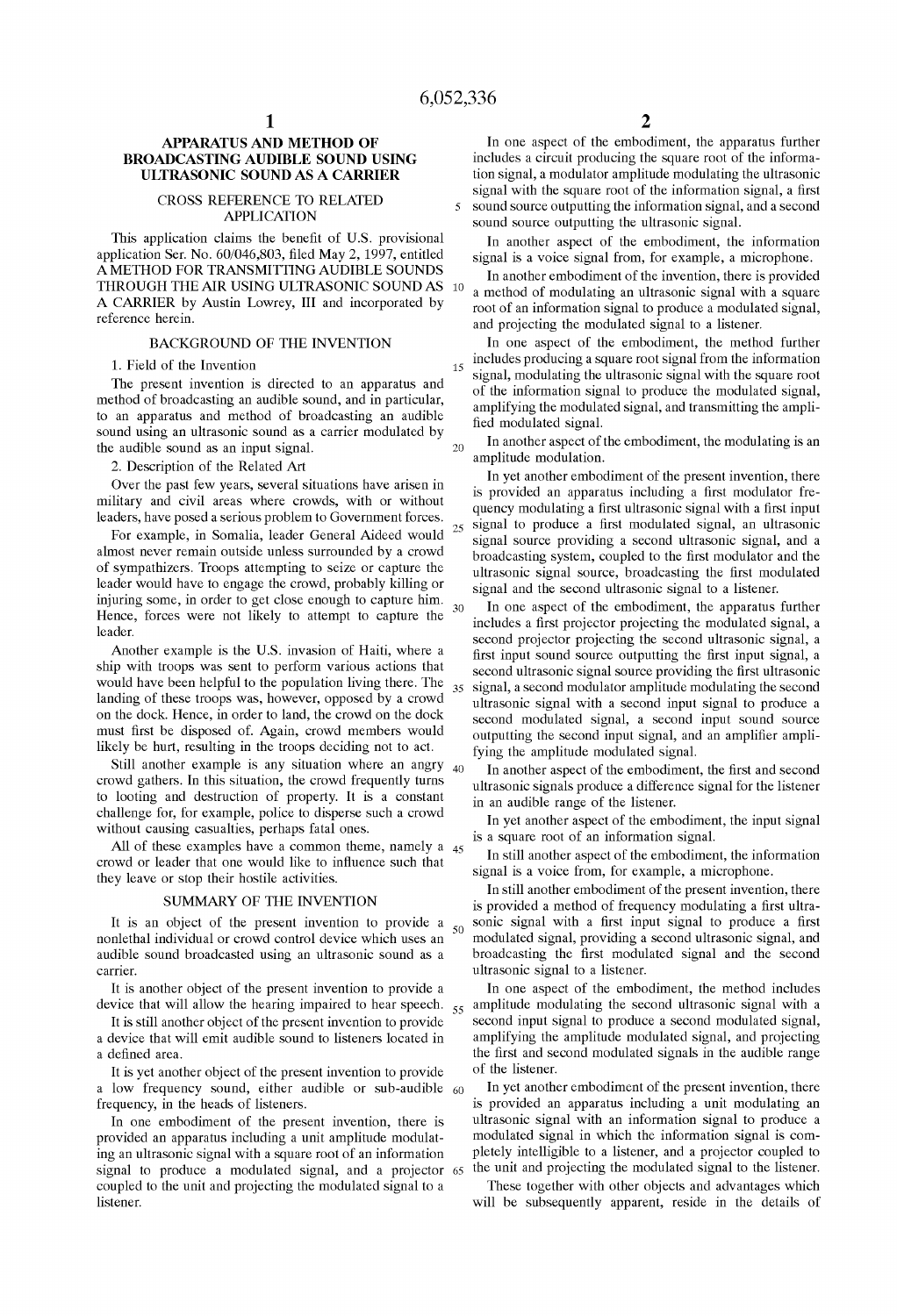$30\,$ 

construction and operation as more fully hereinafter described and claimed, reference being had to the accompanying drawings forming a part hereof, wherein like numerals refer to like parts throughout.

#### BRIEF DESCRIPTION OF THE DRAWINGS

FIG. 1 illustrates an exemplary embodiment of a two projector system for broadcasting an audible sound using an ultrasonic sound as a carrier.

FIG. 2 illustrates an exemplary embodiment of a one projector system for broadcasting an audible sound using an ultrasonic sound as a carrier.

FIG. 3 illustrates an exemplary embodiment of a projector system using computer based signal processing.

FIG. 4 illustrates exemplary embodiments of one and two projector systems employed in a stationary and mobile environment.

#### **DESCRIPTION OF PREFERRED EMBODIMENTS**

An apparatus and method of using ultrasonic sound to create audible sounds in the heads of individuals, or of a crowd of individuals, will be described. The sounds could be voices, music or ringing sounds to cause discomfort, 25 disorientation, or low frequency vibrations that have been shown to induce discomfort.

The physical principles involved in such devices will be described together with the way that they would be used to disrupt or affect the actions of an individual or crowd. Additionally, examples will be used to indicate ways in which to handle the situations described above.

## **QUALITATIVE DESCRIPTION** PRELIMINARY CONSIDERATIONS

The use of sound controlling groups or crowds in both civil and military situations was considered at least as far back as World War II. Psychological studies on sounds that produce an aversive effect, or a pleasant effect, have been reported since the early decades of this century. Work in the nineteenth century by Helmholtz and Lord Rayleigh (detailed below) show an understanding of the effect that combination tones, or beats, with low frequencies (less than about one hundred Hertz) have on the pleasant or unpleasant quality of a sound.

Crowds can largely be divided into two kinds; those with leaders, and those without. A crowd with a leader can be affected either by limiting the communication between the leader and the crowd, or by directly affecting the crowd. A crowd without a leader (such as a looting mob) can only be 50 affected by something that influences everyone in the crowd. Thus, it is necessary to develop physical methods to either impair communication, or to produce a physical or psychological effect in all persons exposed to the system.

Some of the methods suggested for affecting an entire 55 crowd involve very high intensity sound (120 dB or more above the standard level of  $2 \times 10^{-5}$  N/m<sup>2</sup>). Sirens or very low frequency vibrations (less than 100 Hertz) are frequently spoken of.

Studies indicate several classes of sound to be of interest 60 in crowd control. One class of sounds includes those which are aversive in themselves. Examples of these are: (1) scraping noises, such as that of chalk on a blackboard, (2) the crying of a baby, and (3) screams of pain. These sounds almost involuntarily cause a person to avert his/her attention 65 from what he/she is doing, at least momentarily. Repeated exposure to this class of sounds, if the occurrence is not

predictable, tends to produce jumpiness and sometimes leads to irrational behavior.

Secondly, there are a class of sounds which will cause a person to be startled and divert his/her attention from the task that he/she is doing because they indicate a possible imminent danger to him/her. Examples are: (1) gunfire, and (2) automobile crash noises.

Both of these classes of sound will likely produce a "startle" reaction in a crowd the first time that they are used. 10 If the crowd, however, identifies the source as, for example, a loudspeaker, they will likely adapt to and ignore the noise. If the crowd mills around for a longer time, the sounds could cause headaches and other symptoms of stress. The crowd may disperse, but this is not at all certain.

If, on the other hand, one is trying to stop a fleeing person, a sudden noise, such as the screech of brakes, would undoubtedly cause the person to be startled and try to see whether the noise indicated impeding danger to him/her. He/She will clearly be disoriented for a few seconds. 20 although the average time will vary from person to person. The sound of a gunshot may, for example, cause the same effect, or it may simply cause the person to run faster or run in a weaving manner.

A third class of sound includes low frequency vibrations either slightly above or below 20 Hertz; the lower audible limit. Vibrations in this frequency range produce several effects on a person's body.

Resonances of several internal organs lie in this frequency range. It has been shown that exposure to vibrations at an organ resonance cause nausea and a general feeling of malaise. Vibrational amplitudes that are too high will cause physical damage to the organs, whereas vibrations at a constant frequency or starting very low an rising through the range appear to cause a feeling of unease and tend to 35 increase the suggestibility of a crowd.

The effects on a person's mood appear to be caused by hitting frequencies close to the alpha frequency of the brain waves. A phenomenon called "entrainment" occurs when the brain is stimulated at frequencies close to 10 Hz. This means that the brain's natural frequency is pulled close to, and  $40$ sometime equal to, the stimulating frequency. A normal brain displays a prominent "alpha" pattern (8 to 12 Hz) at a time of relaxed alertness. Tense alertness, such as caused by freeway driving, leads to a "beta" pattern with a frequency 45 of 13 Hz or higher. A relaxed, dreamlike state causes a "theta" pattern of frequencies from 4 to 8 Hz.

Other experiments, such as the ones cited by Norbert Wiener in "Nonlinear Problems in Random Theory", found that "a decidedly unpleasant sensation" was produced by stimulating the brain at "about 10 Hz." In fact, Helmholtz argues that beats of frequency less than 40 Hz are not perceivable as tones, but rather create a jarring feeling and are responsible for the unpleasant sensation of dissonant combinations of notes in music. As the low notes of the organ are in the range of 30 Hz, it would seem that tones ranging in frequency from about 12 to 40 Hz will produce an unpleasant feeling, or suggestibility. These tones are probably useful in crowd control used either by themselves, or to induce a mood that could then be triggered by another sound.

In producing low frequency vibrations with a conventional loudspeaker, several problems arise. First, at frequencies as low as this, loudspeakers are not very efficient in producing sound. The speaker will have to be quite large. Second, there is very little directivity possible with frequencies this low. Directive arrays would be huge, making it almost impossible to define an area where the effect occurs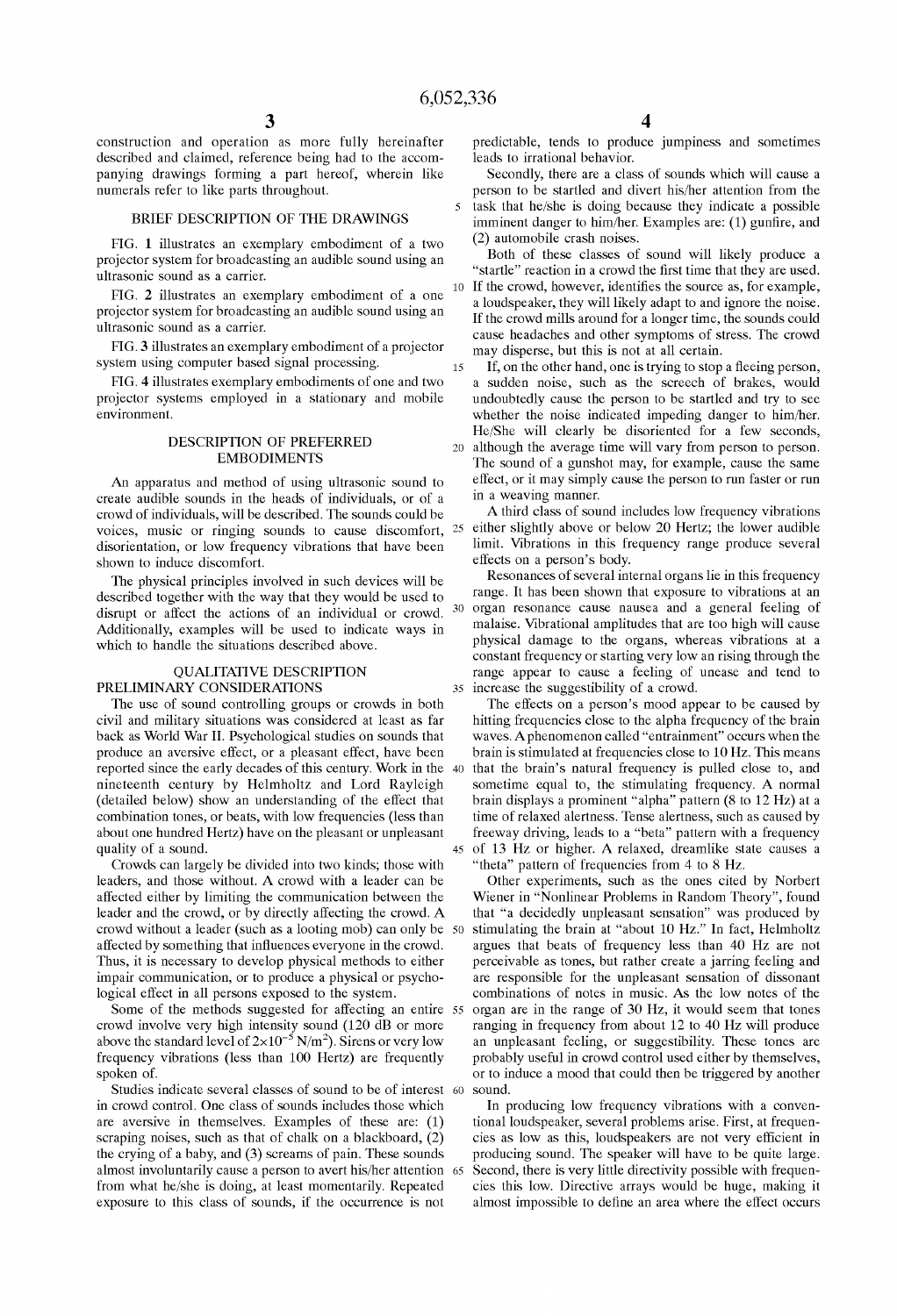or to draw a line in the sand where individuals start feeling the effect when they cross it. Finally, the signal would be strongest at the speakers, requiring protective gear for at least the operators, and probably for all of the crowd control personnel.

Methods to impede communication between a speaker and a crowd have also been examined. One of the most interesting is techniques includes playing back to a speaker his/her own voice with a slight delay (less than a second). The speaker stutters and trips on his/her words unless he/she 10 slows down his/her rate of delivery a great deal.

If two moderately loud audible tones of different frequency are received by the ear simultaneously, then, in addition to the two original tones, somewhat weaker tones with frequencies given by the sum and the difference of the 15 original frequencies can be heard. This is called the Beat Frequency phenomenon when the two frequencies are close together, and the Combination Tone phenomenon when they are not. The combination tones are caused by a non-linear response by the ear to somewhat loud sounds. The details of 20 the production of these tones are discussed in more detail herein below.

It is important, and in fact one of the critical physical principles in this invention, that an audible combination tone can be heard even when the two original tones are ultrasonic 25 so that their frequencies lie above 20,000 Hz, the upper limit of audibility. In this case, the combination tone corresponds to the difference of the two original frequencies and is audible if it lies in the 20–20,000 Hz range of audibility.

The present invention shows ways in which, by altering 30 the frequency and amplitude of one of the ultrasonic tones, the difference tone can be made to be a single tone (possibly of very low frequency), a scream or shot, or a voice.

More detailed discussions will be deferred until the "Technical Description" hereinbelow. We will discuss a way 35 modulated signal, amplifier 80 (such as a conventional of causing a targeted person (or group) to hear whatever pattern of sound, be it speech or anything else, that we wish.

A combination tone is produced in the heads of all individuals exposed to both ultrasonic tones. If you are exposed to only one, you hear nothing, Additionally, these individuals are unable to detect the source of the sound.

The following exemplary systems are described. One includes two directional projectors, each capable of generating a powerful ultrasonic tone and directing the beam to a desired point or area. At least one of the projectors is capable 45 of modulating the sound either in frequency, amplitude or both. The projectors would probably be separated by some distance, but this depends on the desired effect, which governs the design.

Another includes a single projector with the capability of 50 modulating the amplitude of the projected signal.

More specifically, FIG. 1 illustrates an exemplary embodiment of a two projector system for broadcasting an audible sound using an ultrasonic sound as a carrier. Two projector system  $10$  includes, for example, first projection  $55$ unit 12 and second projection unit 14. First projection unit 12 includes, for example, ultrasonic sound source 15 (such as a conventional ultrasonic signal generator) which generates an ultrasonic signal, modulation sound source 20 (such as a microphone) which generates an information signal 60 (such as a tone), modulator 25 (such as a conventional frequency modulator) which frequency modulates the ultrasonic signal with the information signal to produce a modulated signal, amplifier 27 (such as a conventional amplifier) amplifying the modulated signal, and projector  $30$  (such as  $65$ an ultrasonic speaker—a tweeter type speaker) which emits the amplified signal. Second projection unit 14 includes, for

6

example, ultrasonic sound source 35 (such as a conventional ultrasonic signal generator) which generates another ultrasonic signal, modulation sound source 40 (such as a microphone) which generates another information signal (such as a voice), modulator 45 (such as a conventional amplitude modulator) which amplitude modulates the ultrasonic signal with the information signal to produce a modulated signal, amplifier 37 (such as a conventional amplifier) which amplifies the modulated signal, and projector 50 (such as an ultrasonic speaker—a tweeter type speaker) which emits the amplified signal. Sound overlap region 55 is the region where the sound waves of projectors  $30$  and  $50$ overlap. Two projector system 10 is not, however, limited to the embodiments described above. For example, two projector system 10 may include first projector unit 12 and second projector unit 14, wherein projector unit 12 includes, for example, ultrasonic sound source 15, modulation sound source 20, modulator 25, and projector 30, and projector unit 14 includes, for example, ultrasonic sound source 35 and projector 50. That is, projector unit 14 need not have sound source 40. Similarly, sound overlap region 55 is the region where the sound waves of projectors 30 and 50 overlap.

FIG. 2 illustrates an exemplary embodiment of a one projector system for broadcasting an audible sound using ultrasonic sound as a carrier. This system could be for crowd control, an improved hearing aid for the hearing impaired, or to emit audible sound to listeners located in a defined area. One projector system 60 includes, for example, ultrasonic sound source 65 (such as a convention ultrasonic signal generator) which generates an ultrasonic signal, modulation sound source 70 (such as a microphone) which generates an information signal (such as a voice), modulator 75 (such as a conventional amplitude modulator) which modulates the ultrasonic signal with the information signal to produce a amplifier) which amplifies the modulated signal, and projector 85 (such as a conventional ultrasonic speaker a tweeter type speaker) which emits the amplified signal.

FIG. 3 illustrates an exemplary embodiment of a projector 40 system using computer based signal processing. For example, in a one projector system, such as illustrated in FIG. 2, computer 87 operates as ultrasonic sound source 65, modulation sound source 70 and modulator 75. Computer 87 generates an ultrasonic sound signal and generates or inputs an audible sound signal, and then modulates the two signals. Computer 87 can modulate the two signals using, for example, conventional frequency or amplitude modulation techniques or the techniques described hereinbelow. The modulates signal produced by computer 87 is then transmitted to digital-to-analog  $(D/A)$  converter 89, whereupon the digital signal is converted to an analog signal. The analog signal produced by D/A converter 89 is then amplified by amplifier 91, and transmitted to projector 93. Projector 93 then emits the amplified signal to a listener. The same principles can be applied to the two projector system illustrated in FIG. 1.

FIG. 4 illustrates exemplary embodiments of one and two projector systems employed in a stationary and mobile environment. For example, reference numeral 100 illustrates two projector system 10 (illustrated in FIG. 1) in a stationary environment. In this example, projectors 30 and 50 are mounted on the top of a building, and directed towards sound overlap region 55. A person or crowd located in sound overlap region 55, located, for example, 50M from projectors 30 and 50, detects the broadcasted sound(s). Reference numeral 105, on the other hand, illustrates two projector system 10 in a mobile environment. In this example, pro-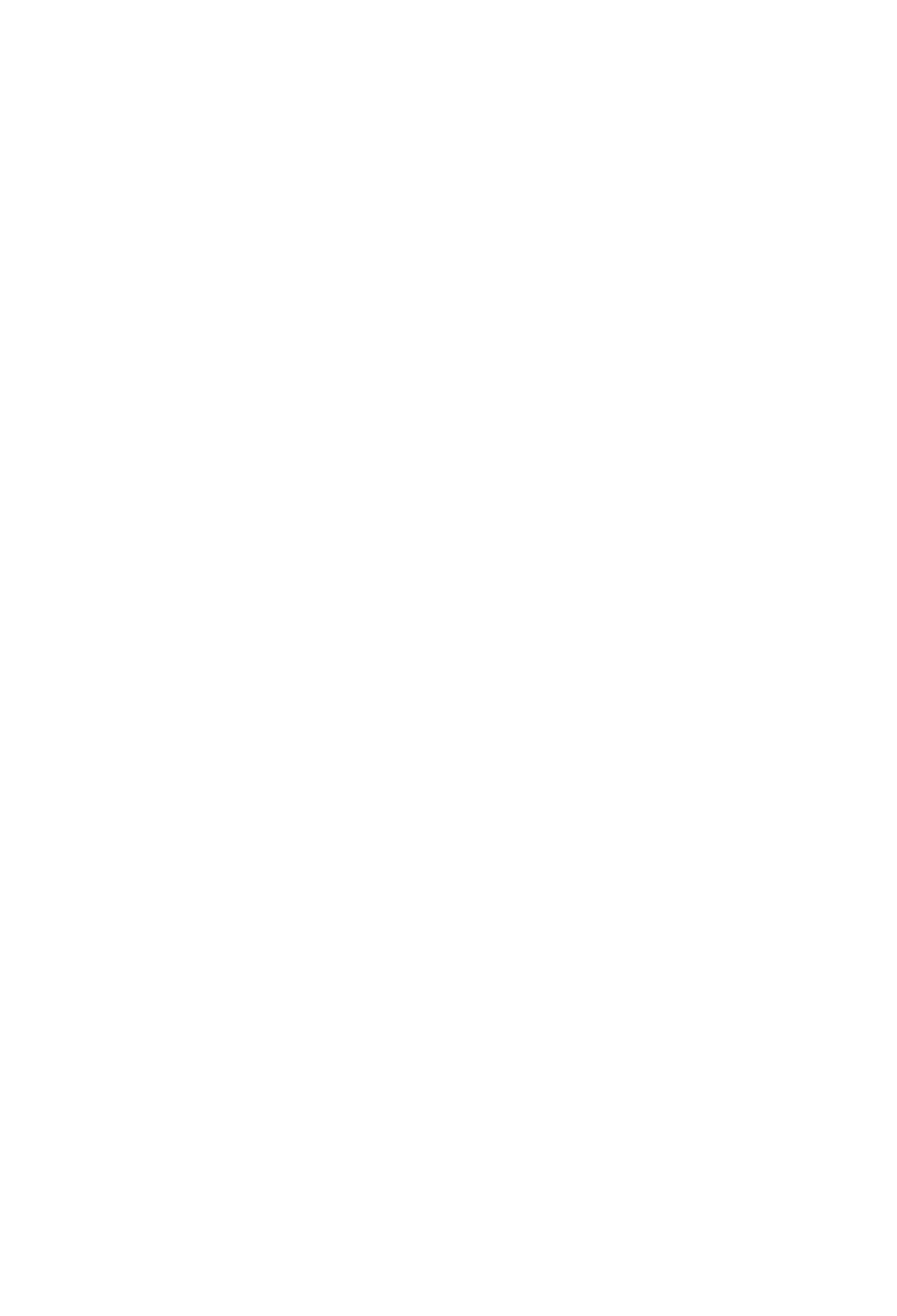$10<sup>10</sup>$ 

15

jectors 30 and 50 are mounted in the back of a vehicle. The vehicle may then be directed to move with the individual or crowd, as the individual or crowd moves, such that the individual or crowd remains in sound overlap region 55.

When employing two projector system 10, system parameters may include, for example, the following: (1) sound source=loudspeaker/crystal,  $(2)$  frequency= $\sim 30$  kHz,  $(3)$ sound intensity=100 db (max) at 50 meters, (4) total source power (sound)=0.14 Watts, and (5) minimum focal spot size=1.3 meters, as illustrated by reference numeral 115 in FIG. 4.

Reference numeral 110 illustrates one projector system 60 (illustrated in FIG. 2) in a man-portable environment. In this example, an individual, such as a police officer, may direct projector 85 of one projector system 60 toward, for example, a fleeing individual. An individual located within the broadcasting area of one projector system 60 will detect a modulated signal projected by projector 85. The modulated signal will include, for example, an ultrasonic sound, such as a whistle, amplitude modulated with an information signal, such as a voice. System parameters may include, for 20 example, the following: (1) sound source=fluidic oscillator (whistle), (2) frequency= $\sim$ 100 kHz, (3) sound intensity=100 db (max) at 10 meters, (4) total source power (sound)= $0.2$ Watts, and (5) minimum focal spot size=53 cm.

Listed below are some of the useful features that a system 25 employing audible tones carried by ultrasonic frequencies would have.

(1) Power: As long as the size of a sound generator is smaller than the wavelength, the power output is proportional to the fourth power of the frequency. That is, the 30 power output of a given sized generator is much higher at high frequencies than it is at low frequencies. Hence, this property makes it simpler to produce high output at high frequencies with smaller generators. This would imply that a 30,000 Hz generator could produce the same sound 35 intensity as a 30 Hz generator  $10^{12}$  times its size. This property makes it fairly simple to produce high power outputs with fairly small generators.

(2) Directivity: The diffraction angle of a reflector or lens in a projector is proportional to the wavelength of the sound  $40$ divided by the diameter of the reflector lens. Since a 30,000 Hz sound wave has a wavelength of 1 cm., parabolic reflectors with diameters of about 1 mtr. will provide excellent directivity. In addition, the short wavelength will make it possible to quickly design "beams" that will possess 45 features, such as fairly sharp shadow regions, so that persons will have a definite perception of the desired effect in the "illuminated" region, but little in the "shadow". Invisible barriers are thus possible. In addition, the relatively small arrays can conceivably be mounted on helicopters, remotely 50 might work. powered aircraft, or balloons.

(3) Stealthiness: Combination tones are produced in the heads of those exposed to both beams. Since the sounds from the individual projectors are inaudible, it will not be easy to identify them as the source of the sound. This will make it difficult for the crowd to respond by attacking the system. In addition, the appearance of sounds in their heads from no apparent source will create alarm or fear in the exposed group. This effect by itself will probably cause a crowd to disperse, particularly if the crowd were composed 60 crowds, instead of the more harmful tear gas after hard to of unsophisticated or superstitious people. Effects of the System

The primary psychological difference between this system and other proposed systems using sound for crowd control is the property creating the sound within the head of 65 Technical Description of the Method the target individual. The effect on a person who suddenly starts to hear sounds with no apparent source is not known.

Since most cultures attribute inner voices either as signs of madness, or as messages from spirits or demons, both of which will invoke powerful emotional reactions, it is expected that the use of a voice will have an immediate intense effect.

Another effect is the low (less than 100 Hz) frequency sound. There are several reasons for this. First, these low frequency sounds will have a higher amplitude, in general, than the voice frequency sounds. Second, sounds at these low frequencies have been shown to increase the suggestiveness or apprehensiveness of exposed persons.

A system using a barrier array so that a person would feel more and more apprehensive as he/she moved in a given direction, and less if he/she turned around and went out. This may require a "trigger", such as a soft voice suggesting that it is dangerous and one should go back might work, in addition to the low frequency sound.

In addition, interference with the brain's alpha rhythm of a targeted individual or group may be achieved. This may cause temporary incapacitation, intense feelings of discomfort which would cause immediate dispersal of the crowd, or departure of the targeted leader.

Other sound patterns are possible, either alone or in combination. Sounds such as random shots, or screams may be very effective when combined with low frequency sounds producing apprehensiveness.

A leader could be singled out by using highly focused beams projected from one projector system 60, that target only the head region of a single person. The sound patterns described above could be used, or one could use the speaker's own voice, with an appropriate delay. The pattern selected would depend on whether it is desired to disrupt the speaker or his speaking ability.

Return to the Situations Described in the Background Section

Whether to use two projector system  $10$  or one projector system 60 depends on the applicable situation. For example, in the "Somalia" situation, the best effect could probably be achieved by using projector system 10, wherein one projector focused on the individual and another broad beam device targeting the crowd. A frequency near the alpha frequency would be directed at the individual to disorient him/her and perhaps make him/her collapse.

The crowd could be handled in a different way, for example, with sounds that induce apprehensiveness, without disabling. Ideally, the crowd would disperse, leaving the leader to be apprehended. In fact, certain characteristic sounds may be known to a particular culture that indicate that a person has a dreaded disease, such as the plague. This, together with sounds causing general apprehensiveness,

The crowd on a dock described in the Haiti example, would be handled in roughly the same way. Sounds causing general discomfort would be mixed with other, for example, culturally specific sounds that would incite fear and discomfort. The intensity of the sounds could be increased for a while, then followed by a scream, or some related noise. Since the source of the sounds is not readily obvious, there will probably be general panic and fleeing.

An ultrasonic device may also be used to control looting control crowds. Additionally, the difficult task of removing residual tear gas is eliminated. An ultrasonic device would be used to control the crowd by exposing them to disorienting sounds, and sounds inducing fear.

The operation of the embodiments illustrated in FIGS. 1–3 will now be described. The system depends largely on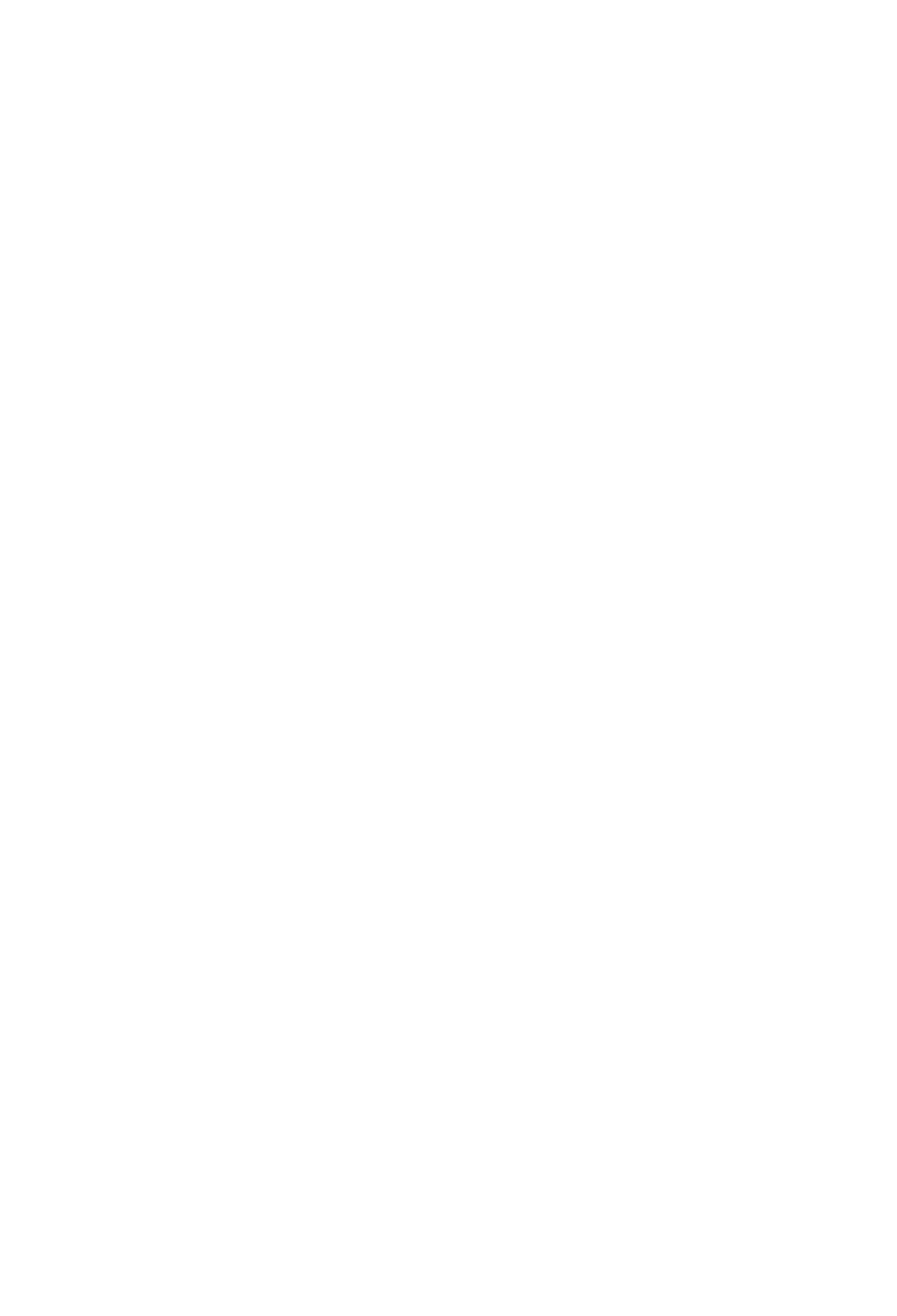the operation of the response of the ear to "moderately" loud sounds, where "moderately" implies sounds loud enough to drive the ear into a non-linear response mode. The nonlinear response of the ear to high amplitude sounds is discussed by, for example, Helmholtz.

The Response of the Ear Let  $S(t)$  represent the total pressure incident on an eardrum, and the net vibrational response of the mechanism involved in hearing by:

 $R(t)=F(S(t))$ 

which simply states that the response is a function of stimulus.

A power series expansion of the function F, results in:

 $R(t)=A^*S(t)+B^*(S(T))^2+C^*(S(t))^3+\ldots$ 

The higher powers having been dropped. A possible constant term is also dropped since it is clear that there is no response when there is no stimulus.

The expression when the stimulus includes two tones with frequency  $f_1$  and  $f_2$ , respectively are:

 $S(t)=a^*\cos(f_1t)+b^*\cos(f_2t)$ 

The amplitude of the two sounds are a and b. From the expressions above:

 $R(t) = A^* a^* cos(f_1 t) + A^* b^* cos(f_2 t) + B^* {a^2* cos^2(f_1 t) + b^2* cos^2(f_2 t)} +$  $2*a*b*\cos(f_1t)*\cos(f_2t)+(\text{terms of the third power})$ 

Using standard trigonometric identities, the terms in the second line of the equation become:

> $B^*\{a^{2*}(1+\cos(2f_1t))/2+b^{2*}(1+\cos(2f_2t))/2+a^*b^*(\cos[(f_1+f_2)t]+\cos[(f_1+f_2)t]\}$  $[f_1-f_2]t]$

If all of the constants in the expansion of F except A are zero, the response would be perfectly linear. That is, any number of tones would produce a response which contains all of the frequencies in the incident pressure wave and no others. The amplitude of any tone in the response would be proportional to its amplitude in the incident wave.

If B is not zero, the bracketed terms in the last expression will be present in the response. Assuming that a and b are "small" (less than one) and about the same size, then  $a^2$ ,  $b^2$ , and ab will be smaller than a or b. Even if B were equal to A, the quadratic terms in the response would be smaller than the linear terms. However, as a and b get larger, the relative size of  $a^2$ ,  $b^2$ , and ab to a and b grows. Mathematically this occurs where a and b are greater than one. Thus, the relative amplitudes of the quadratic terms in the response:

 $B^*a^2$ ,  $B^{*b2}$ , and  $B^*a^*b$ 

increase relative to A\*a and A\*b.

The behavior discussed above describes the behavior of the ear. When sound amplitudes are small, the ear hears the 55 incident tones and no others. When the amplitudes are larger, combination tones corresponding to frequencies  $(f_1 + f_2)$  and  $(f<sub>1</sub>-f<sub>2</sub>)$  are heard. Recent studies at 350 Hz have measured that when the primary tones have an amplitude of about 55 db, the second harmonic has an intensity about 40 to 45 db 60 below the fundamental. At primary tone levels of 80 db the harmonic tone is only a few db below the fundamental. A similar behavior is expected when the primary tones are ultrasonic, although the relative sizes of the linear and quadratic terms may be frequency dependent.

All of this leads to the conclusion that B is not zero, but that it is smaller than A. Experiments suggest that C is also

not zero, but is probably smaller than B since frequencies corresponding to the third harmonic (although seen) are weaker than the second order terms. Single Tone Effect

The quadratic terms in the response will now be discussed.

The cosine squared terms lead to the terms:

$$
a^2/2 \tag{1}
$$

10 and

15

25

35

 $45$ 

$$
a^2/2^* \cos(2f_1 t) \tag{2}
$$

with similar terms involving  $b$  and  $f_a$ .

Equation  $(1)$  is independent of the frequencies of the original tones and represents a constant pressure if the amplitude a is constant. The pressure represented by this term is present even if there is only one ultrasonic projector, and results in inducing audible sound with a single projector  $_{20}$  if the amplitude is not constant.

Equation (2) is twice the frequency, which will be inaudible if the original frequency is ultrasonic.

If the amplitude of the ultrasonic tone is modulated at a frequency much less than that of the ultrasonic tone (such as an audible frequency), the pressure in the ear would also be modulated. A voice, or any other complex tone, should be rendered audible by this mechanism.

Additionally, the "constant" term that results from the square of the primary tone is the square of the amplitude of the primary. If desired, signal processing can be used to induce voices since the amplitude of the original tone needs to be the square root of the voice signal. A bias can also be applied to prevent the signal going to the square root circuit from ever being negative. The square root technique can be accomplished using, for example, conventional analog circuits with, for example, a square root output, or a computer using, for example, a digital square root function.

The theory for the single tone effect will now be described. First, assume that the voice that one wishes to  $_{40}$  transmit is Fourier analyzed.

 $f(t)=a^*\cos(f_1t)+b^*\cos(f_2t)+\ldots$ 

where only two of the components are retained to illustrate the principle. If F is the ultrasonic (carrier) frequency, the transmitted signal is:

$$
C^*[A+f(t)^{1/2}*\cos(Ft)]
$$

where C is large enough to invoke the non-linear square response:  $50^{\circ}$ 

$$
C^{2*}[A+a^{*}\cos(f_{1}t)+b^{*}\cos(f_{2}t)]^{*}[1+\cos(2^{*}Ft)]/2
$$
\n(3)

Equation (3) can be broken inot the following terms:

$$
C^{2*}A/2+C^{2*}(a^*\cos(f_1t)+b^*\cos(f_2t))/2+C^{2*}(A+a^*\cos(f_1t)+b^*\cos(f_1))^*\cos(2*Ft)/2
$$
\n(4)

The second term in equation (3)  $(C^{2*}(a^{*}cos (f_{1}t)+b^{*}cos$  $(f<sub>2</sub>t)/2$  is directly proportional to the corresponding term in  $f(t)$ . Equation (4) includes the terms with the frequencies  $(2*F+/-f<sub>1</sub>)$ . With F as an ultrasonic frequency, these tones will be inaudible. The same will be true by extension for the entire voice f(t). Thus, an audible voice signal together with inaudible ultrasonic tones will be induced by this mechanism.

#### **Combination Tones** 65

The terms with frequencies given by the sum and the difference of the frequencies of the original tones are called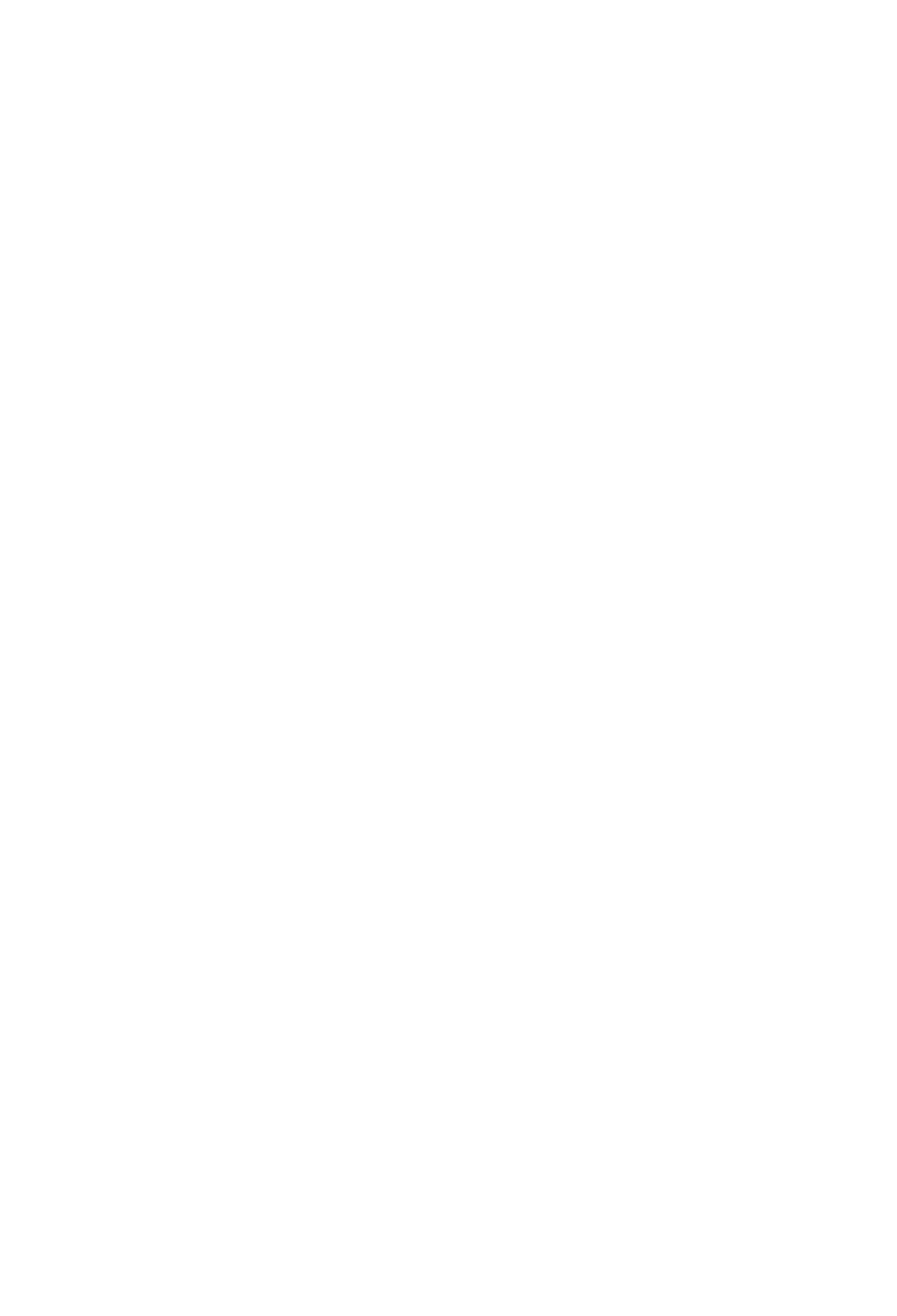combination tones. If the two tones are ultrasonic, the sum frequency will also be ultrasonic, and hence inaudible. The difference frequency, however, will be audible if it lies in the audible range for the ear. The production of an audible difference from two inaudible ultrasonic tones was reported by Lord Raleigh. This shows that the non-linearity, experimentally verified for audible sounds, is not appreciably different for ultrasonic sounds.

In summary, a non-linearity of the ear exists giving rise to a quadratic term in the ear's response. This effect occurs 10 both when the original sounds are audible, or ultrasonic.

If the two ultrasonic tones of different frequencies were beamed at an individual, or a crowd, the difference frequency would be heard, assuming that it lies in the audible range. The frequency could be changed in any desired 15 pattern, or left at a constant frequency, such as a low frequency to increase apprehensivess.

If one wishes to induce a wave with a complex frequency pattern such as a voice, the wave could be used to amplitude modulate one or both of the ultrasonic waves. The frequency 20 of the two waves would likely be the same, or else there would be a background note consisting of the difference tone. Although, it might be preferable to deliberately induce a low frequency to increase apprehensiveness.

The quadratic terms also imply that the "constant" term 25 exists even with only one tone. Thus, a single high amplitude ultrasonic source, amplitude modulated with a voice (a square root of the voice), would induce the voice in the heads of those exposed to the signal. A one projector system, such as system 60, would be the system of choice for, for 30 example, man-portable devices.

**Beat Tones** 

In addition to the combination tones described above, which are due to the quadratic response of the ear, a phenomenon called the "Beat Frequency" effect occurs if the 35 two frequencies are very close together. Beat tones are of importance in the use of very low frequencies, since they are caused by a linear response term, which is generally larger in amplitude than the combination tone.

Observing two waves with slightly different frequencies f 40 and  $f + \delta f$  (with  $\delta f$  small), the linear response will be:

 $R(t)=A^*\{a^*\cos(ft)+b^*\cos[f+\delta f)t]\}$ 

using trigonometric identities:

 $\cos\left\{\left(f+\delta f\right)t\right\}=\cos\left(\delta f t\right)^*\cos\left(f t\right)-\sin\left(\delta f t\right)^*\sin\left(f t\right),$ 

and

 $R(t)=A^*{ [a+b^*cos(\delta ft)]^*cos(ft)-b^*sin(\delta ft)sin(ft) }$ 

Both of these terms include waves with frequency f whose amplitude is modulated at frequency  $\delta f$ . When f is an audible frequency, the pulsing changes in amplitude (beat) are clearly audible.

As the beats increase, the beat frequency becomes harder 55 to distinguish and is gradually perceived as a weaker, independent tone. The beat phenomenon can thus be said to shade the combination tone phenomenon.

Two ultrasonic tones whose combination tone is a very low frequency produce a beat phenomenon, where the beat 60 frequency would equal the combination tone frequency. In this case, the ear would perceive the beat. The amplitude of the beat will be higher than the combination tone since it arises from the linear, rather than the quadratic, response of the ear

Hence, its likely that low frequency sounds, can be induced with particularly high amplitudes.

Producing Undistorted Sounds Using Two Ultrasonic Sound Sources

Real time computer based signal processing can be used to produce an understandable, non-distorted signal from a pair of ultrasonic projectors in the following way.

Assume a sinusoidal signal of frequency  $f_1$  is fed into one of projectors 30 and 50, and the signal for broadcasting is Fourier analyzed in real time by a computer and can be written:

 $f(t)=\sum a_i^* \cos(f_i t).$ 

The computer takes each of the frequencies  $f_i$  and adds  $f_i$ to it, and then constructs the signal:

 $g(t) = \sum a_i^* \cos[(f_i + f_i)t]$ .

If  $g(t)$  is amplified and then fed to the second projector, the signal in the regions where the two beams cross (sound overlap region 55 is:

 $A\cos(f_1t) + Bg(t)$ .

The square of this signal is:

 $A^{2}cos^{2}(f_{1}t) + B^{2}g^{2}(t) + 2ABcos(f_{1})g(t)$ .

We will ignore the first two terms as being both ultrasonic. The third term is:

#### $2AB{\Sigma a_i[\cos(f_1 t)\cos(f_1+f_i t)]}$

Using standard trigonometric identities, this is:

AB{ $\sum a_i [\cos[(f_1+f_1+f_i)t] + \cos[(f_1-f_1-f_i)t]$ }

The first set of these sums will again be ultrasonic, thus not audible. The second set, however, is

 $AB\Sigma a_i\cos(f_i t)$ 

65

(noting that:  $cos(-ft) = cos(tt)$ )

Hence, an amplified form of the signal that we wish to transmit.

Similarly, real time computer based signal processing can be used to produce an understandable, non-distorted signal 45 from a single ultrasonic projector, wherein the square root of an input signal is produced by the computer.

Propagation and Focussing of Ultrasonic Sound

One of the great advantages of using an ultrasonic sound as a carrier for audible sounds is the ease of focussing due to the short wavelength involved. Sounds are a wave 50 phenomenon, just as light, and can be treated mathematically by the same equations that describe light, with appropriate changes in the interpretation of the quantities involved.

Assume a point source of sound placed at or near the focus of sound mirror. Since sound is reflected by a sudden difference in the density of the material of propagation, most materials, such as metals or plastics, will serve as mirrors. As in the case of light, the position of the source at, in front of, or behind the focal point will determine the character of the wave reflected from the mirror. When using the "geometrical optics" approximation, the focal point in front of the mirror is more important. We will be most interested in the case where the sound would be brought to a point focus at some distance in front of the mirror, if we were to use the "geometrical optics" approximation. The sound wave should then be represented by a spherical wave centered on the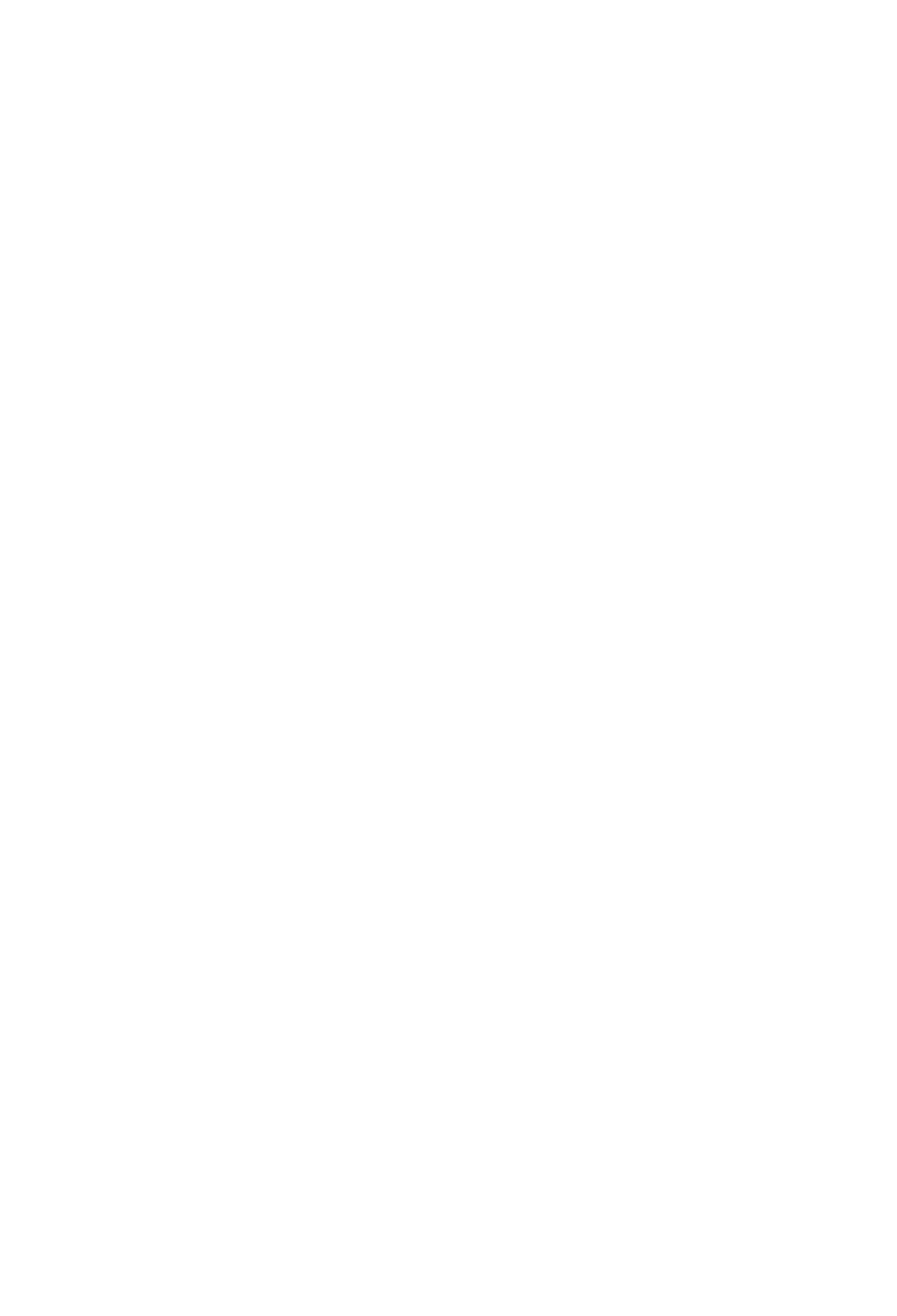15

geometric focal point of the mirror. The wave would not be a complete sphere, however, since the mirror has a finite size. Sound emitted by the source that passed beyond the mirror boundary will not be reflected and focussed at the focal point. The finite size of the mirror causes the wave to exhibit diffraction and not to focus to a geometrical point.

The most pertinent part of the analysis lies in the fact that there is a diffraction circle surrounding the focal point. The radius of the circle is  $00/.610*(1/a)*f$ . In this formula, 1 is the wavelength (the speed of sound  $(3.30-10^4 \text{ cm./sec.})$ ) divided by the frequency), a is the radius of the mirror, and f is the distance to the focal point of the mirror. About 80% of the total energy striking the mirror from the source passes through the diffraction circle described above. This is the basis for the calculation of the source power required to produce a given power flux at the focal point.

By moving the source away from the close focal point of the mirror, the energy will be spread over larger areas in the vicinity of the far focal point. This will be the technique used when a crowd, rather than an individual, is to be exposed.

Another important feature of ultrasonic sound is that it is 20 absorbed by the air to a much greater extent than audible sound. At 1 mhz, an attenuation coefficient for air is  $15(1/$ mtr.), varying as the square of the frequency. This coefficient is for the pressure, so double the calculated value must be used to obtain the attenuation of the intensity, which depends  $_{25}$ on the square of the pressure.

Absorption is moderate for frequencies around 30 kHz, but becomes severe for 100 kHz waves. This will lead to tradeoffs between the better focussing properties of shorter waves and the lower absorption of longer waves.

The many features and advantages of the invention are apparent from the detailed specification and, thus, it is intended by the appended claims to cover all such features and advantages of the invention which fall within the true spirit and scope of the invention. Further, since numerous modifications and changes will readily occur to those skilled <sup>35</sup> in the art, it is not desired to limit the invention to the exact construction and operation illustrated and described, and accordingly all suitable modifications and equivalents may be resorted to, falling within the scope of the invention.

What is claimed is:

1. An apparatus, comprising:

- a unit amplitude modulating an ultrasonic signal with a square root of an information signal to produce a modulated signal; and
- a projector coupled to said unit and projecting the modu- 45 lated signal to a listener.

2. The apparatus according to claim 1, wherein said unit comprises:

- a circuit producing the square root of the information  $\frac{1}{50}$ signal; and
- a modulator amplitude modulating the ultrasonic signal with the square root of the information signal.

3. The apparatus according to claim 2, further comprising:

- a first sound source, coupled to an input of the modulator,  $\frac{55}{65}$ outputting the information signal; and
- a second sound source, coupled to the input of the modulator, outputting the ultrasonic signal.

4. The apparatus according to claim 1, wherein the information signal comprises a voice signal.

5. A method, comprising:

modulating an ultrasonic signal with a square root of an information signal to produce a modulated signal; and projecting the modulated signal to a listener.

6. The method according to claim 5, wherein the modu- 65 lating further comprises producing a square root signal from the information signal.

7. The method according to claim 6, further comprising: amplifying the modulated signal; and

transmitting the amplified modulated signal.

8. The method according to claim 5, wherein the modulating is an amplitude modulation.

- 9. An apparatus, comprising:
- a first modulator frequency modulating a first ultrasonic signal with a first input signal to produce a first modulated ultrasonic signal;
- a first ultrasonic signal source providing a second ultrasonic signal; and
- a broadcasting system, coupled to the first modulator and the ultrasonic signal source, broadcasting the first modulated ultrasonic signal and the second ultrasonic signal to a listener.

10. The apparatus according to claim 9, wherein the broadcasting system comprises:

- a first projector, coupled to the first modulator, projecting the first modulated signal; and
- a second projector, coupled to the ultrasonic signal source, projecting the second ultrasonic signal.

11. The apparatus according to claim 9, further compris- $\text{ing}$ 

- a first input sound source, coupled to the first modulator, outputting the first input signal; and
- a second ultrasonic signal source, coupled to the first modulator, providing the first ultrasonic signal.

12. An apparatus, comprising:

- a first modulator frequency modulating a first ultrasonic signal with a first input signal to produce a first modulated ultrasonic signal;
- a first input sound source, coupled to the first modulator, outputting the first input signal;
- a first ultrasonic signal source providing a second ultrasonic signal;
- a second ultrasonic signal source, coupled to the first modulator, providing the first ultrasonic signal;
- a second modulator amplitude modulating the second ultrasonic signal with a second input signal to produce a second modulated signal;
- a second input sound source, coupled to the second modulator, outputting the second input signal;
- an amplifier, coupled to an output of the second modulator, amplifying the amplitude modulated signal; and
- a broadcasting system, coupled to the first modulator and the ultrasonic signal source, broadcasting the first modulated ultrasonic signal and the second ultrasonic signal to a listener.

13. The apparatus according to claim 12, wherein the first and second ultrasonic signals produce a difference signal for the listener in an audible range of the listener.

14. The apparatus according to claim 12, wherein the input signal comprises a square root of an information signal.

15. The apparatus according to claim 14, wherein the information signal comprises a voice.

16. A method, comprising:

60

frequency modulating a first ultrasonic signal with a first input signal to produce a first modulated signal;

providing a second ultrasonic signal; and

broadcasting the first modulated signal and the second ultrasonic signal to a listener.